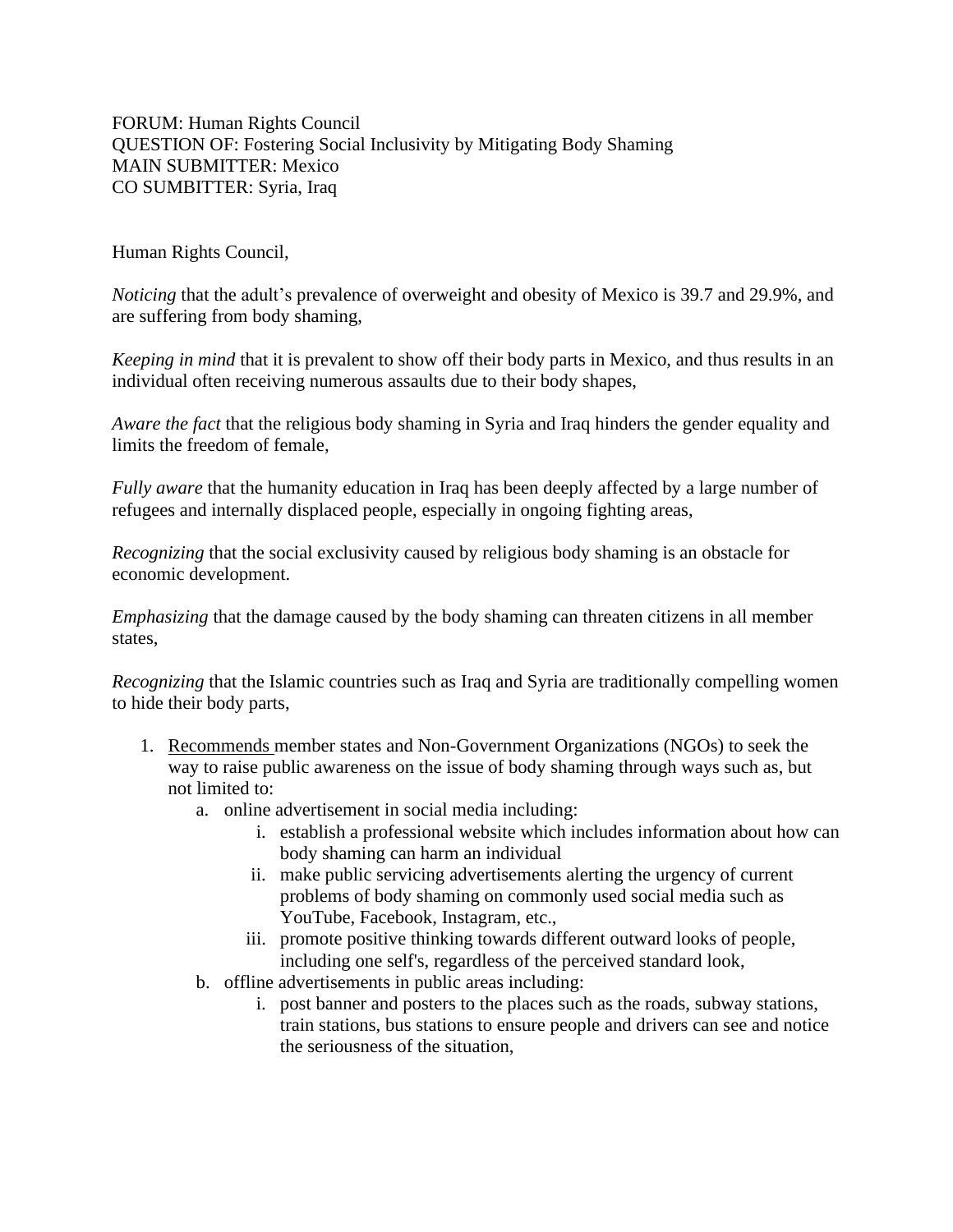- ii. encourage public figures who overcame the issue of body shaming to provide help to others in need of aid through giving out public speeches and initiating campaigns,
- c. social campaign that encourages citizens to prevent the victims of body shaming;
- 2. Urges all member states to provide proper educations for students to be aware of the risks, impacts, and solutions of body shaming through such ways but not limited to:
	- a. including issues of body shaming in school curriculum in order to allow students to learn about:
		- i. body shaming and its seriousness,
		- ii. proper relationship between religion and human rights,
		- iii. the importance of caring for oneself and respecting others,
		- iv. the positiveness of uniqueness in outward looks,
	- b. cooperating with the Non-Governmental Organizations such as Teachers without borders, Trainer without borders, or National Association of Anorexia Nervosa and Associated Disorders (ANAD), to train/help the instructors (or teachers) regarding the issue,
	- c. preventing young generation from being a future body shaming perpetrator and to teach them how to react against this issue by such as but not limited to:
		- i. establishing firm policies of unacceptable behaviour and creating clear boundaries of body shaming,
		- ii. establishing open communication with students so that students can make clear decisions when they face body shaming,
		- iii. making sure that they are aware of incidents of body shaming and laws that govern it in their states;
- 3. Further Urges member states to support the companies and organizations that strive to reduce body shaming in the societies by ways such as but not limited to:
	- a. sending out mandatory anonymous annual surveys on companies regarding body shaming and rating the companies accordingly through the survey results that include such as but not limited to:
		- i. workers' perception and level of awareness of body shaming,
		- ii. the number of workers who reported that they have felt uncomfortable by body shaming,
		- iii. the workers' perception of the company's efforts to reduce the harmful effects of body shaming,
	- b. reducing taxes imposed on the products related to the prevention of body shaming including,
		- i. hijab swimwear that protects Muslim women from experiencing body shaming covers full bodies of Muslim women,
		- ii. hijab dresses proposed by several companies,
	- c. subsidizing money for the companies and organizations that actively contribute to the reduction of body shaming, as investigated and judged through methods such as surveys;